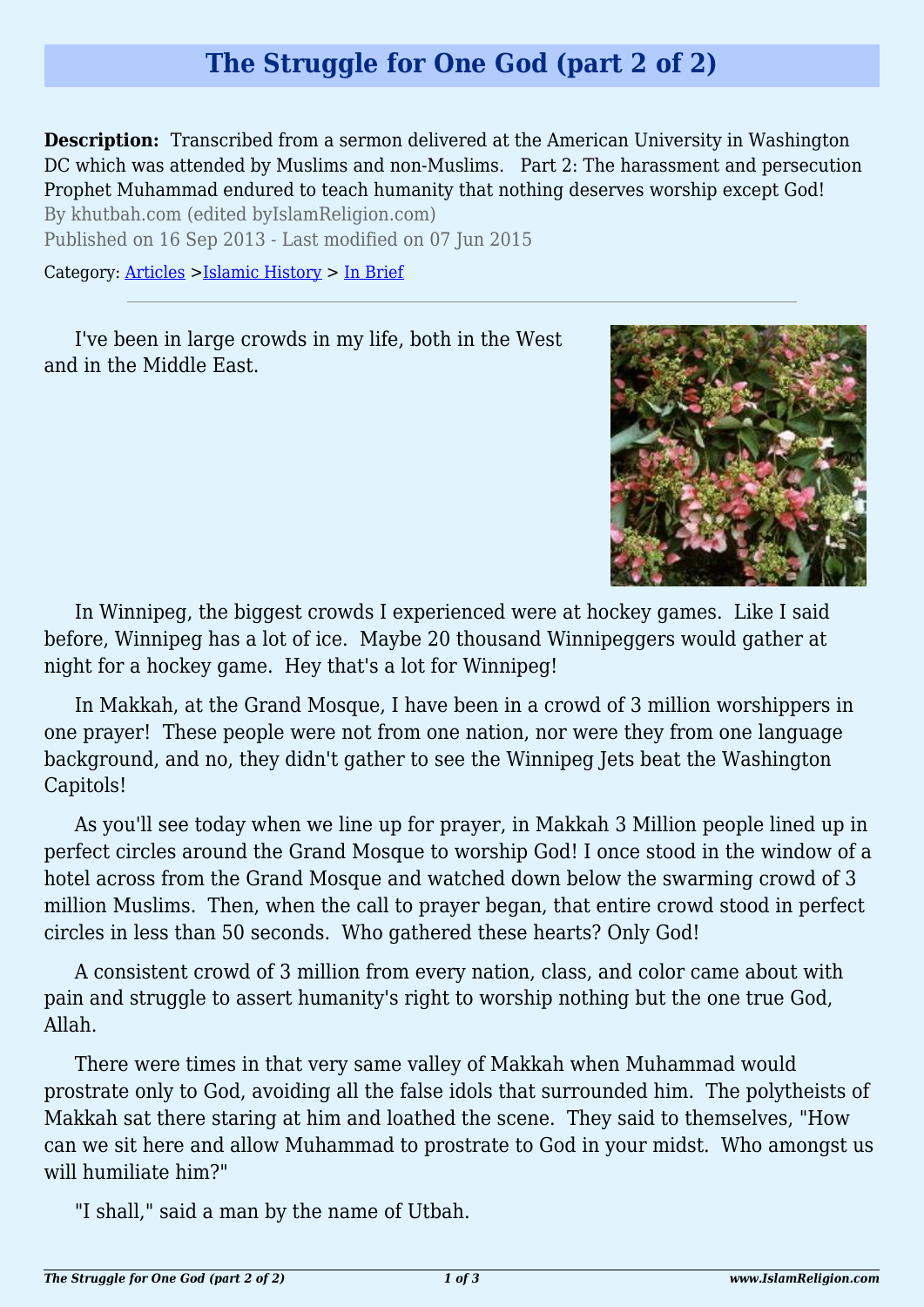He took the intestines of a fresh lamb that had been sacrificed to the idols and dumped it on the head of Muhammad. The polytheists fell off their seats in hysterical laughter. Muhammad did not come up from his prostration.

<span id="page-1-0"></span>News reached his daughter Fatimah, who at that time was still a young girl, that her father was being ridiculed at the Ka'bah (the sacred House of  $God)[1]$  $God)[1]$ . She raced there, and when she saw her father, she cried and removed the filth and swore through her tears at the polytheists.

This is just an example of the ridicule the Messenger of God and the Muslims went through to teach humanity that nothing deserves worship except God!

The polytheists of Makkah used their media - poetry and word of mouth - to sway public opinion against this call that there was no (true) deity but God.

A doctor by the name of Damaud from the tribe of Azd made pilgrimage to Makkah and when he arrived in the Holy valley the news media of Makkah flash warned him not listen to a word Muhammad says. "He is a magician," they said, "He's mad."

Damaud recalls, "They frightened me so much that I considered putting cotton in my ears. But then I said to myself, 'I am a doctor and have healed mad men before, perhaps I may be able to cure Muhammad."

So after completing his circumambulation around the Ka'bah, he saw Muhammad sitting peacefully in the courtyard. He approached him and said softly, "Muhammad, I administer treatment for this illness and God has allowed me to heal many people, would you wish that I nurse you?"

Muhammad, may God praise him, turned and said, "Verily all praise belongs to God; we thank God and seek his protection from everything; whoever God guides none can misguide them and whoever God leaves to go astray none can guide them aright. I testify that there is no deity worthy of worship except God (Allah) and that (I) Muhammad am the Messenger of God."

Damaud's mouth gapped open. He swallowed and said, "Could you repeat that for me?" Muhammad the Messenger of God repeated it.

Then Damaud smiled and announced, "By God, I have heard the words of soothsayers, and have heard the words of magicians, and have heard the words of poets, but I have never heard words like this! Give me your hand for I am pledging allegiance to Islam. There is no (true) deity except God and Muhammad is His Messenger!"

You'll find in the Qur'an verse after verse opening the eyes of humanity to the reality that there is a God and He is only One.

Jubayr ibn Mut'em stood quietly behind the Messenger of God at Maghrib prayer one day and listened to the verses of the Qur'an. The Messenger of God was reciting Chapter At-Toor and in it he heard him recite:

Were they created by nothing or were they the creators of (themselves)? Or, did they create the heavens and the earth? Rather, they are not certain. Or have they (in their